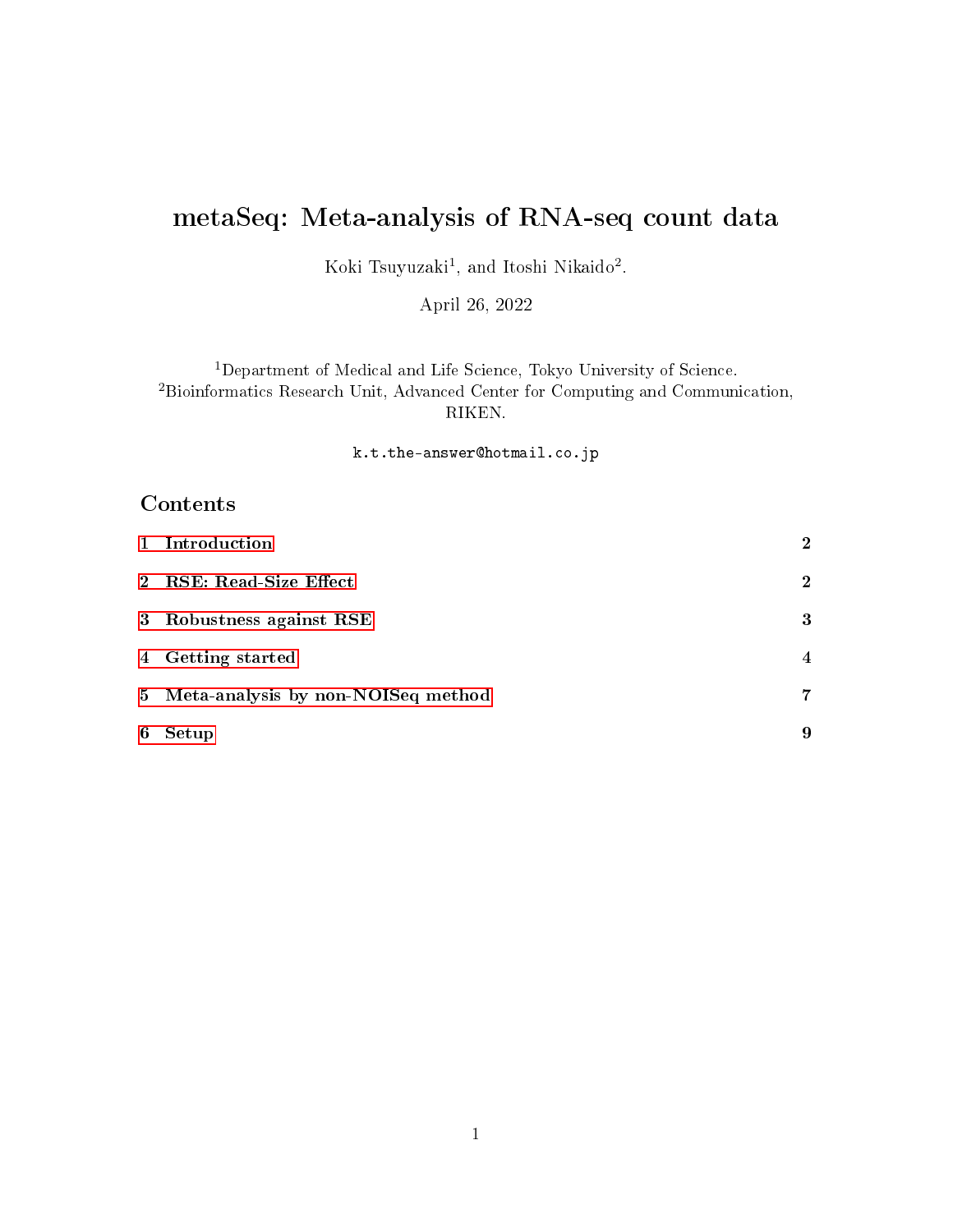## <span id="page-1-0"></span>1 Introduction

This document provides the way to perform meta-analysis of RNA-seq data using metaSeq package. Meta-analysis is a attempt to integrate multiple data in different studies and retrieve much reliable and reproducible result. In transcriptome study, the goal of analysis may be differentially expressed genes (DEGs). In our package, the probability of one-sided  $NOISeq$  [\[1\]](#page-9-0) is applied in each study. This is because the numbers of reads are often different depending on its study and *NOISeq* is robust method against its difference (see the next section). By meta-analysis, genes which differentially expressed in many studies are detected as DEGs.

## <span id="page-1-1"></span>2 RSE: Read-Size Effect

In many cases, the number of reads are depend on study. For example, here we prepared multiple RNA-Seq count data designed as Breast Cancer cell lines vs Normal cells measured in 4 different studies (this data is also accessible by  $data(BreactCancer)$ ).

|        | ID in this vignette $\vert$ Accession (SRA / ERA Accession) | Experimental Design                     |
|--------|-------------------------------------------------------------|-----------------------------------------|
| StudyA | SRP008746                                                   | Breast Cancer $(n=3)$ vs Normal $(n=2)$ |
| StudyB | SRP006726                                                   | Breast Cancer $(n=1)$ vs Normal $(n=1)$ |
| StudyC | SRP005601                                                   | Breast Cancer $(n=7)$ vs Normal $(n=1)$ |
| StudyD | ERP000992                                                   | Breast Cancer $(n=2)$ vs Normal $(n=1)$ |



#### Zero inflation caused by insufficient library size

Figure 1: Difference of the number of reads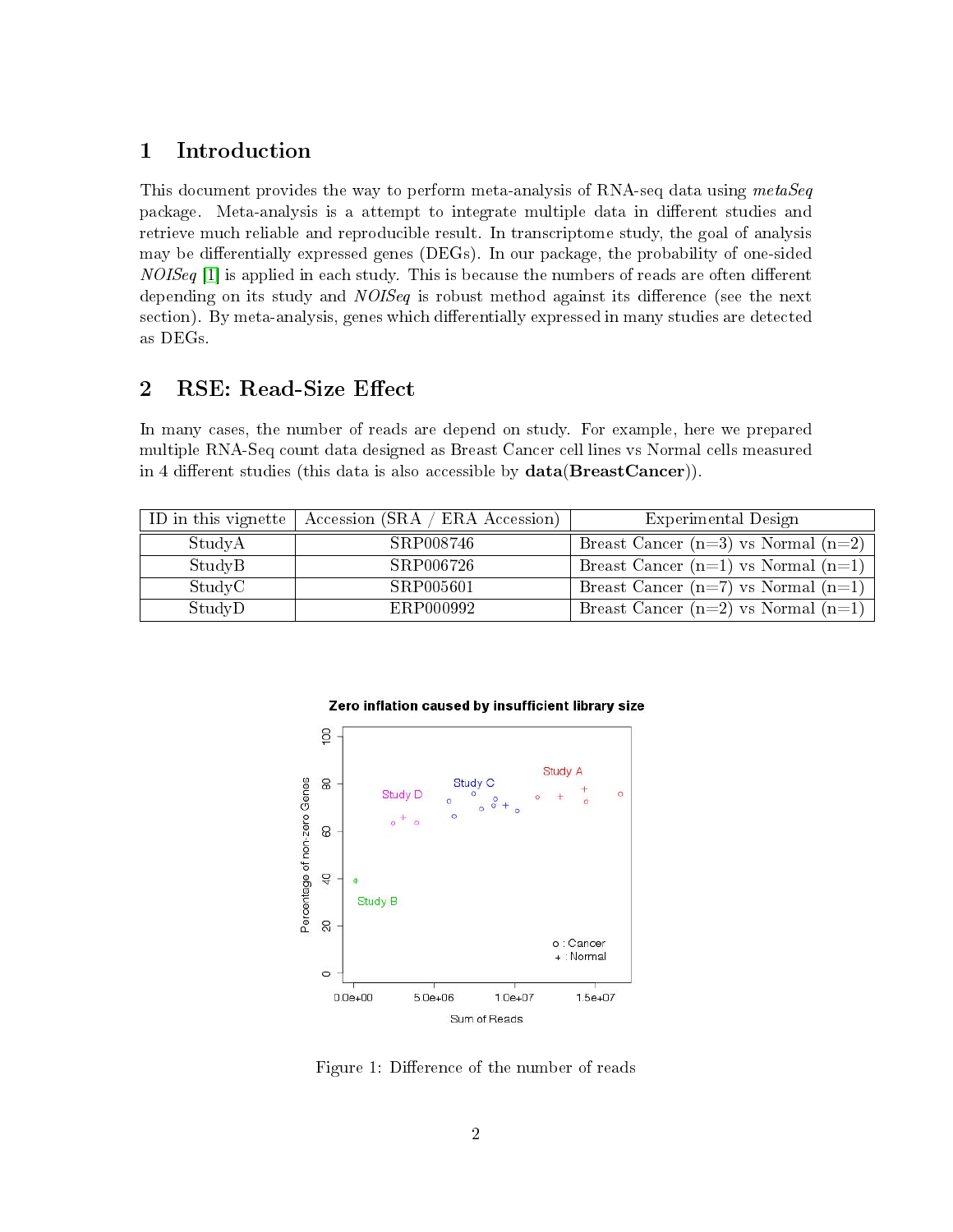As shown in the figure 1, the number of reads in StudyA, B, C, and D are relatively different. Generally, statistical test is influenced by the number of reads; the more the number of reads is large, the more the statistical tests are tend to be signicant (see the next section). Therefore, in meta-analysis of RNA-seq data, data may be suffered from this bias. Here we call this bias as RSE (Read Size Effect).

### <span id="page-2-0"></span>3 Robustness against RSE

In the point of view of robustness against RSE, we evaluated five widely used method in RNA-seq;  $DESeq$  [\[2\]](#page-9-1),  $edge$  [\[3\]](#page-9-2),  $baySeq$  [\[4\]](#page-9-3), and  $NOISEq$  [\[1\]](#page-9-0). Here we used only StudyA data. All counts in the matrix are repeatedly down-sampled in accordance with distributions of binomial (the probability equals 0.5). 1 (original),  $1/2$ ,  $1/4$ ,  $1/8$ ,  $1/16$ , and  $1/32$ -fold data are prepared as low read size situation. In each read size, four methods are conducted (figure 2.A, this data is also accessible by  $data(StudyA)$  and  $data(pvals)$ , then we focussed on how top500 genes of original data in order of significance will change its members, influenced by low read size (figure  $2.B$ ).



Figure 2: A(left): RSE in each RNA-Seq method, B(right): Top 500 genes in order of significance

Ideal method will returns same result regardless of read size, because same data was used. As shown in figure 2, *NOISeq* is not almost affected by the number of reads and robustlly detects same genes as DEGs. Therefore, we concluded that *NOISeq* is suitable method at least in the point of view of meta-analysis. Note that probability of NOISeq is not equal to  $p$ -value; it is the probability that a gene is differentially expressed [\[1\]](#page-9-0). Our package integrates its probability by Fisher's method [\[5\]](#page-9-4) or Stouffer's method (inverse normal method) [\[6\]](#page-9-5). In regard to Stouffer's method, weighting by the number of replicates (sample size) is used.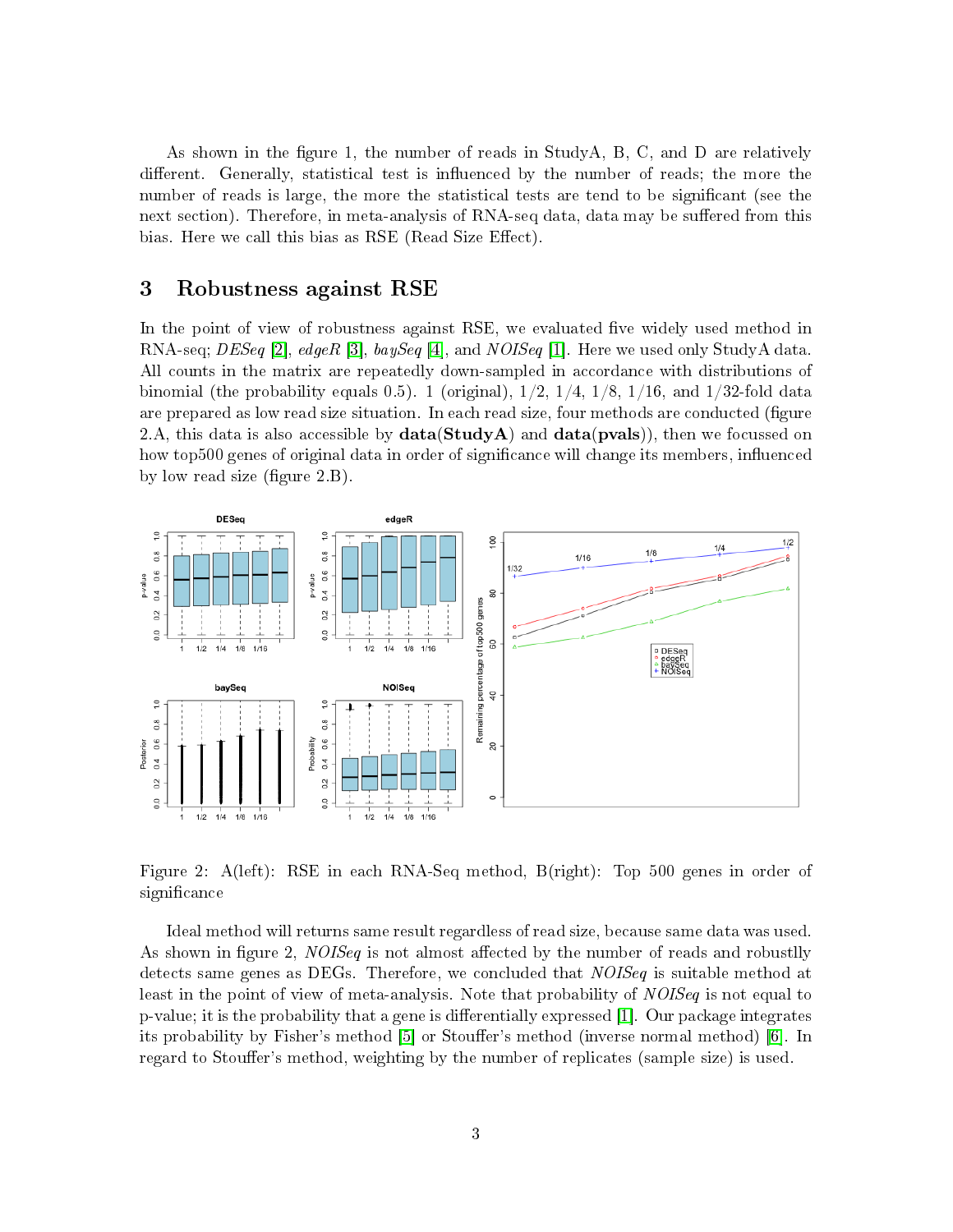### <span id="page-3-0"></span>4 Getting started

At first, install and load the metaSeq and snow.

```
> library("metaSeq")
> library("snow")
```
The RNA-seq expression data in breast cancer cell lines and normal cells is prepared. The data is measured from 4 different studies. The data is stored as a matrix (23368 rows  $\times$ 18 columns).

```
> data(BreastCancer)
```
We need to prepare two vectors. First vector is for indicating the experimental condition (e.g., 1: Cancer, 2: Normal) and second one is for indicating the source of data (e.g., A: StudyA, B: StudyB, C: StudyC, D: StudyD).

```
> flag1 <- c(1,1,1,0,0, 1,0, 1,1,1,1,1,1,1,0, 1,1,0)
> flag2 <- c("A","A","A","A","A", "B","B", "C","C","C","C","C","C","C","C", "D","D","D")
```
Then, we use **meta.readData** to create R object for **meta.oneside.noiseq**.

```
> cds <- meta.readData(data = BreastCancer, factor = flag1, studies = flag2)
```
Onesided-NOISeq is performed in each studies and each probabilities are summalized as a member of list object.

```
> ## This is very time consuming step.
> # cl <- makeCluster(4, "SOCK")
> # result <- meta.oneside.noiseq(cds, k = 0.5, norm = "tmm", replicates = "biological",
> # factor = flag1, conditions = c(1, 0), studies = flag2, c1 = c1)
> # stopCluster(cl)
>
> ## Please load pre-calculated result (Result.Meta)
> ## by data function instead of scripts above.
> data(Result.Meta)
> result <- Result.Meta
```
Fisher's method and Stouffer's method can be applied to the result of **meta.oneside.noiseq**.

```
> F <- Fisher.test(result)
> S <- Stouffer.test(result)
```
These outputs are summalized as list whose length is 3. First member is the probability which means a gene is upper-regulated genes, and Second member is lower-regulated genes. Weight in each study is also saved as its third member (weight is used only by Stouffer's method).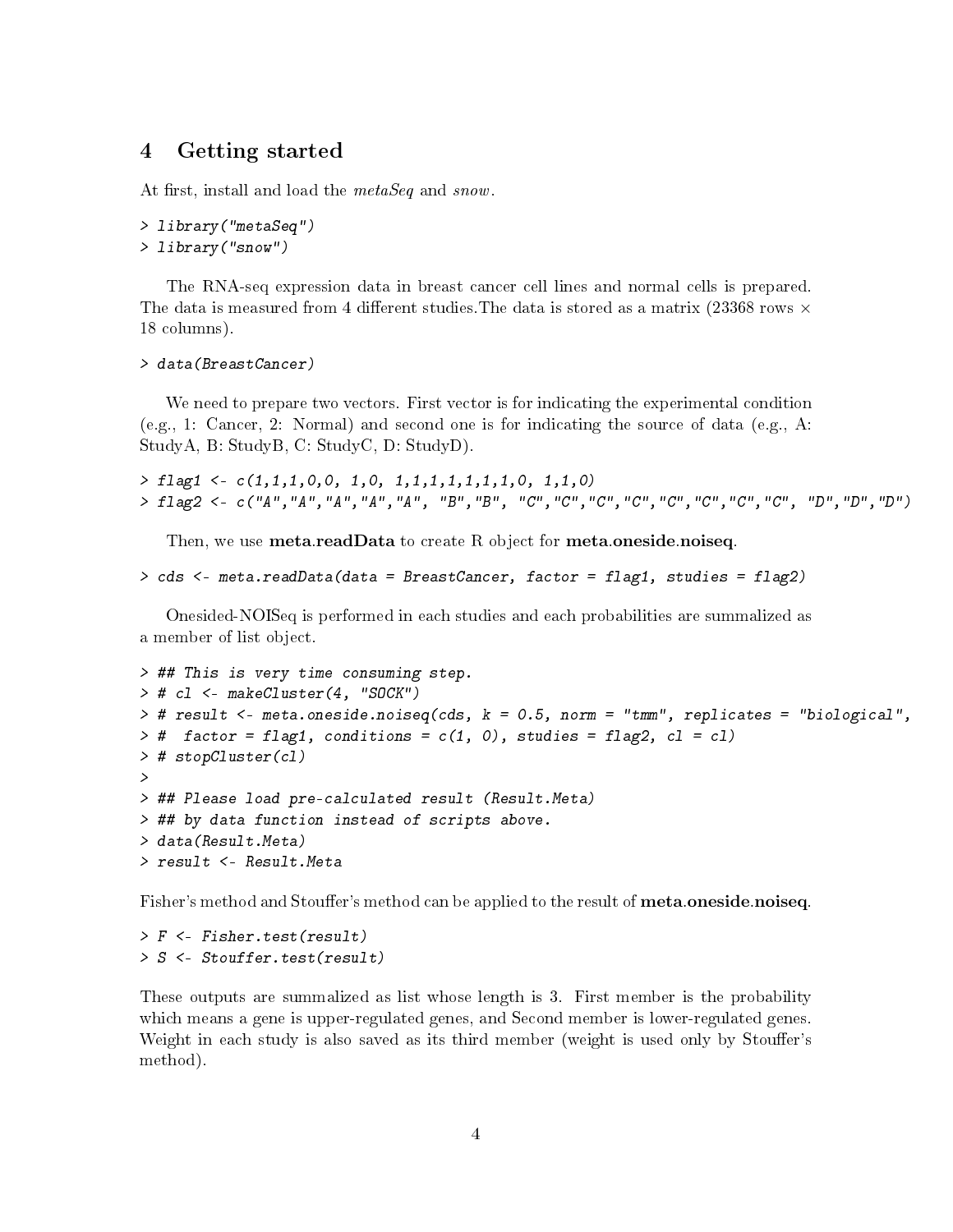| > head(F\$Upper)                                |                     |                                       |            |                    |
|-------------------------------------------------|---------------------|---------------------------------------|------------|--------------------|
| $1/2$ -SBSRNA4<br>0.3842542<br>A2M<br>0.2252807 |                     | A1BG A1BG-AS1<br>0.5316118  0.5325544 | A1CF<br>NA | A2LD1<br>0.1358559 |
| > head(F\$Lower)                                |                     |                                       |            |                    |
| $1/2$ -SBSRNA4<br>0.8420357<br>A2M<br>0.6197968 | A1BG<br>0.6078896   | $A1BG-AS1$<br>0.4047202               | A1CF<br>NA | A2LD1<br>0.3661371 |
| $>$ F\$Weight                                   |                     |                                       |            |                    |
| Study 1 Study 2 Study 3 Study 4<br>5            | 2<br>8              | 3                                     |            |                    |
| > head(S\$Upper)                                |                     |                                       |            |                    |
| $1/2$ -SBSRNA4<br>0.3709297<br>A2M<br>0.2996707 | A1BG                | $A1BG-AS1$<br>0.2663748 0.2711745     | A1CF<br>NA | A2LD1<br>0.2957139 |
| > head(S\$Lower)                                |                     |                                       |            |                    |
| $1/2$ -SBSRNA4<br>0.6290703<br>A2M<br>0.7003293 | 0.7336252           | A1BG A1BG-AS1<br>0.7288255            | A1CF<br>NA | A2LD1<br>0.7042861 |
| > S\$Weight                                     |                     |                                       |            |                    |
| Study 1 Study 2 Study 3 Study 4<br>5            | $\overline{2}$<br>8 | 3                                     |            |                    |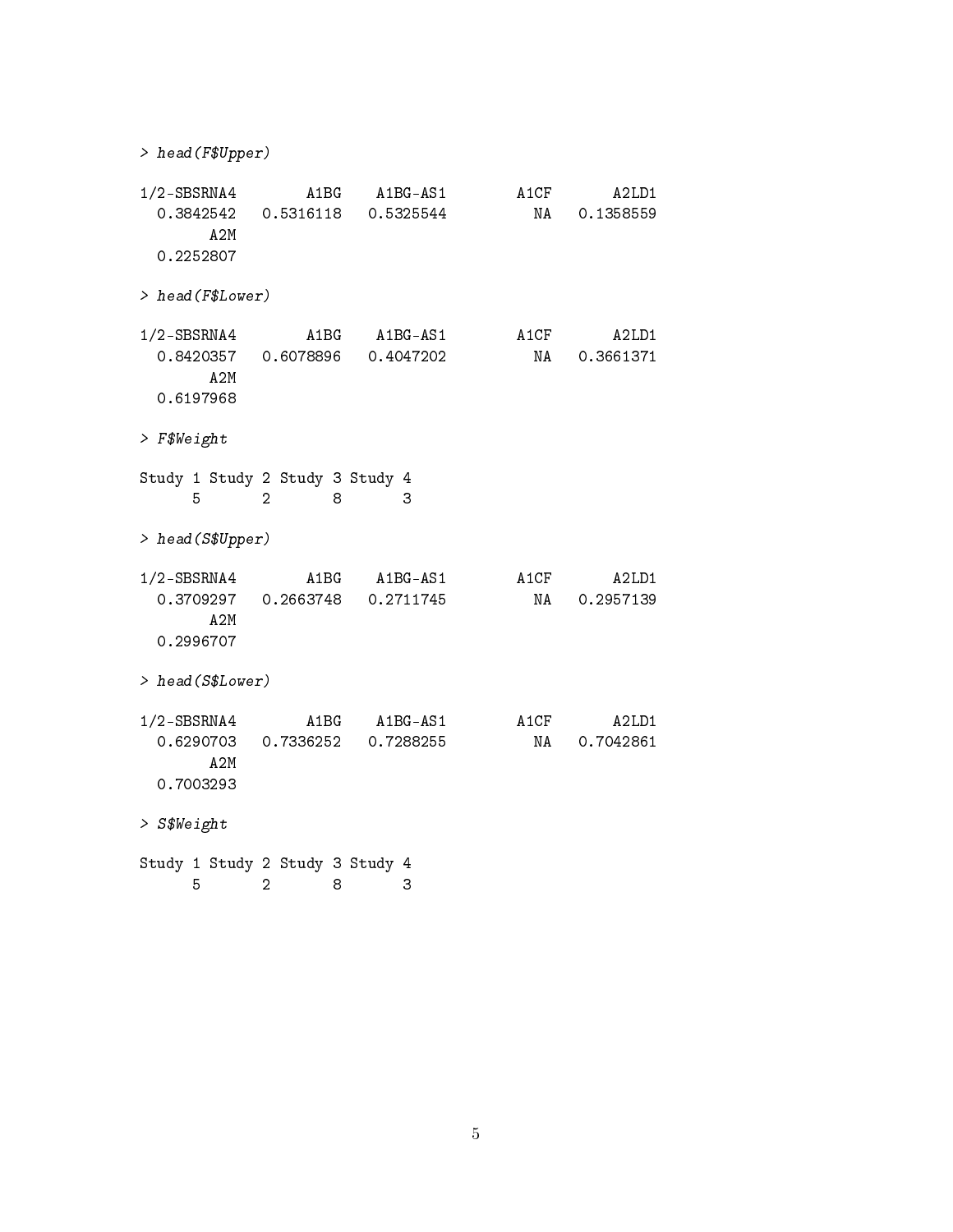| Method                    | Study                          | Number of DEGs |
|---------------------------|--------------------------------|----------------|
| NOISeq                    | А                              | 86             |
| <b>NOISeq</b>             | B                              | 563            |
| <b>NOISeq</b>             | C                              | 99             |
| <b>NOISeq</b>             |                                | 210            |
| NOISeq                    | A, B, C, D (not meta-analysis) | 21             |
| metaSeq (Fisher, Upper)   | A, B, C, D                     | 407            |
| metaSeq (Fisher, Lower)   | A, B, C, D                     | 1483           |
| metaSeq (Stouffer, Upper) | A, B, C, D                     | 116            |
| metaSeq (Stouffer, Lower) | A, B, C, D                     | 2271           |

Generally, by meta-analysis, detection power will improved and much genes are detected as DEGs.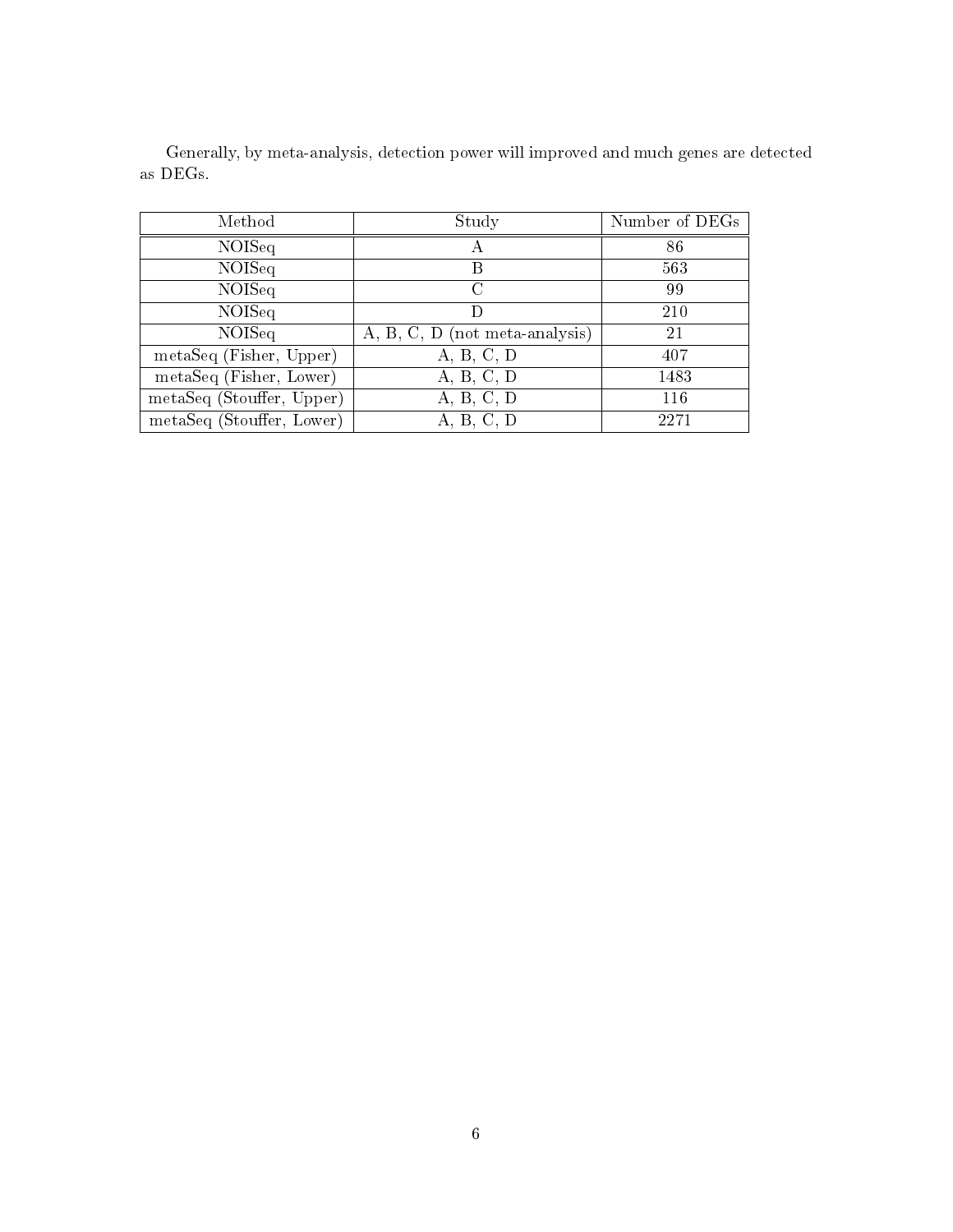#### <span id="page-6-0"></span>5 Meta-analysis by non-NOISeq method

For some reason, we may want to use non-NOISeq method like  $DESeq$ ,  $edge$ , or even cuffdiff [\[7\]](#page-9-6). We prepared other.oneside.noiseq as optional function for such methods. Returned object can be directlly applied to Fisher.test and Stouffer.test.

We have to prepare at least 2 matrix filled with p-value or probability. First matrix is for upper-regulated genes between control group and treatment group. On the other hand, second matrix is for lower-regulated genes. As optional parameter, weight in each study is also avilable. Weight is need for Stouffer's method but not necessary for Fisher's method.

```
> ## Assume this matrix as one-sided p-values
> ## generated by non-NOISeq method (e.g., cuffdiff)
> upper <- matrix(runif(300), ncol=3, nrow=100)
> lower <-1 - upper
> rownames(upper) <- paste0("Gene", 1:100)
> rownames(lower) <- paste0("Gene", 1:100)
> weight < -c(3, 6, 8)
```
Next, other.oneside.pvalues will return a list object for Fisher.test or Stouffer.test by upper, lower, and weight.

```
> ## other.oneside.pvalues function return a matrix
> ## which can input Fisher.test or Stouffer.test
> result <- other.oneside.pvalues(upper, lower, weight)
```
result above can be applied to Fisher.test and Stouffer.test.

```
> F <- Fisher.test(result)
> str(F)List of 3
 $ Upper : Named num [1:100] 0.56893 0.54952 0.00436 0.20928 0.5254 ...
 ..- attr(*, "names")= chr [1:100] "Gene1" "Gene2" "Gene3" "Gene4" ...
 $ Lower : Named num [1:100] 0.655 0.353 0.947 0.854 0.749 ...
  ..- attr(*, "names")= chr [1:100] "Gene1" "Gene2" "Gene3" "Gene4" ...
 $ Weight: Named num [1:3] 3 6 8
  ..- attr(*, "names")= chr [1:3] "Exp 1" "Exp 2" "Exp 3"
> head(F$Upper)
      Gene1 Gene2 Gene3 Gene4 Gene5
0.568929844 0.549524605 0.004356574 0.209275026 0.525396336
     Gene6
0.447660137
> head(F$Lower)
    Gene1 Gene2 Gene3 Gene4 Gene5 Gene6
0.6547201 0.3530084 0.9471389 0.8537423 0.7492843 0.2662095
```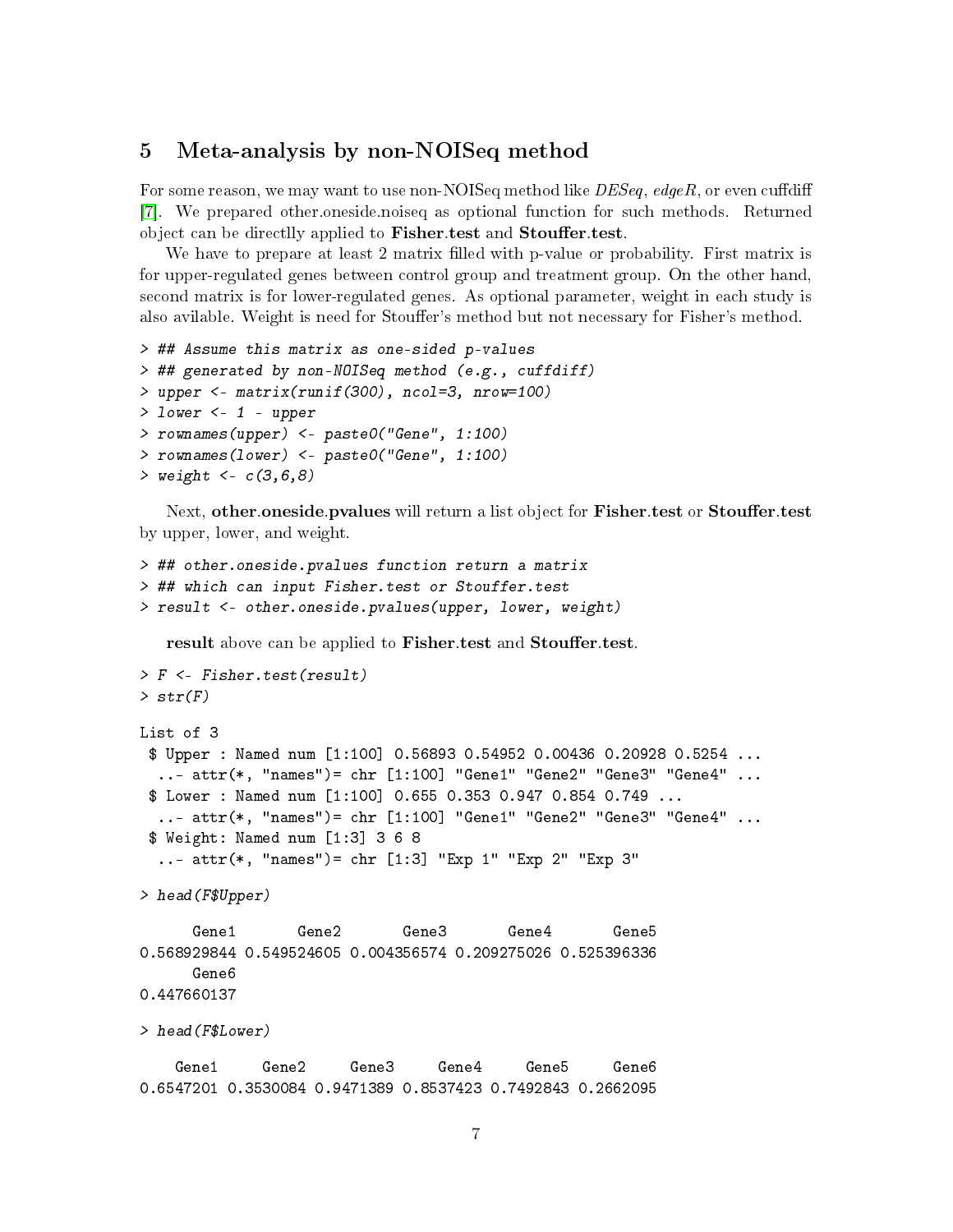> F\$Weight Exp 1 Exp 2 Exp 3 3 6 8 > S <- Stouffer.test(result)  $> str(S)$ List of 3 \$ Upper : Named num [1:100] 0.3683 0.7636 0.0661 0.2982 0.4303 ... ..- attr(\*, "names")= chr [1:100] "Gene1" "Gene2" "Gene3" "Gene4" ... \$ Lower : Named num [1:100] 0.632 0.236 0.934 0.702 0.57 ... ..- attr(\*, "names")= chr [1:100] "Gene1" "Gene2" "Gene3" "Gene4" ... \$ Weight: Named num [1:3] 3 6 8 ..- attr(\*, "names")= chr [1:3] "Exp 1" "Exp 2" "Exp 3" > head(S\$Upper) Gene1 Gene2 Gene3 Gene4 Gene5 Gene6 0.36834615 0.76357587 0.06611995 0.29820226 0.43025874 0.73343650 > head(S\$Lower) Gene1 Gene2 Gene3 Gene4 Gene5 Gene6 0.6316538 0.2364241 0.9338801 0.7017977 0.5697413 0.2665635 > S\$Weight Exp 1 Exp 2 Exp 3 3 6 8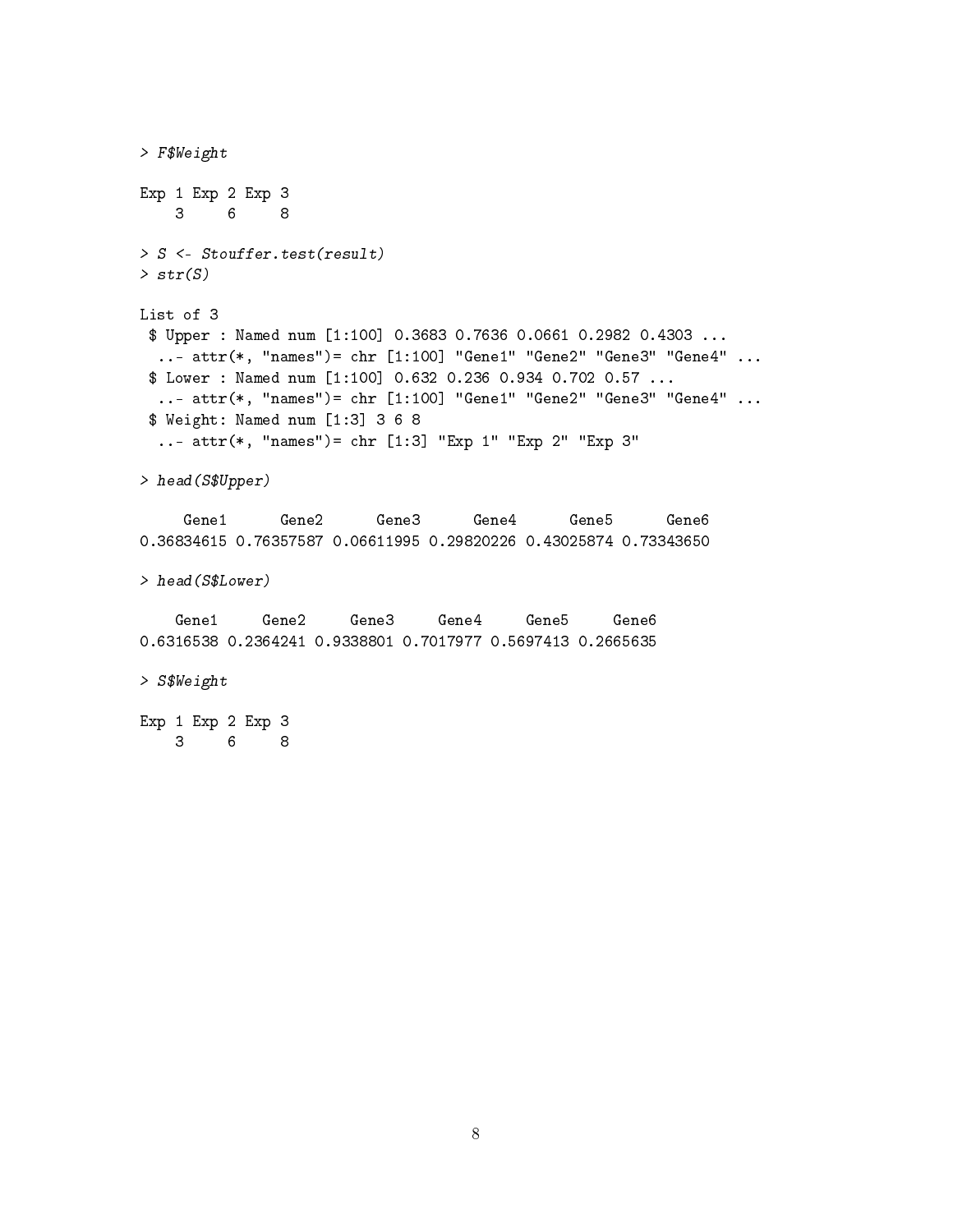## <span id="page-8-0"></span>6 Setup

This vignette was built on:

```
> sessionInfo()
R version 4.2.0 RC (2022-04-21 r82226)
Platform: x86_64-pc-linux-gnu (64-bit)
Running under: Ubuntu 20.04.4 LTS
Matrix products: default
BLAS: /home/biocbuild/bbs-3.16-bioc/R/lib/libRblas.so
LAPACK: /home/biocbuild/bbs-3.16-bioc/R/lib/libRlapack.so
locale:
 [1] LC_CTYPE=en_US.UTF-8 LC_NUMERIC=C
 [3] LC_TIME=en_GB LC_COLLATE=C
 [5] LC_MONETARY=en_US.UTF-8 LC_MESSAGES=en_US.UTF-8
 [7] LC_PAPER=en_US.UTF-8 LC_NAME=C
 [9] LC_ADDRESS=C LC_TELEPHONE=C
[11] LC_MEASUREMENT=en_US.UTF-8 LC_IDENTIFICATION=C
attached base packages:
[1] splines stats graphics grDevices utils datasets
[7] methods base
other attached packages:
[1] metaSeq_1.37.0 Rcpp_1.0.8.3 snow_0.4-4
[4] NOISeq_2.41.0 Matrix_1.4-1 Biobase_2.57.0
[7] BiocGenerics_0.43.0
loaded via a namespace (and not attached):
[1] compiler_4.2.0 parallel_4.2.0 tools_4.2.0 grid_4.2.0
[5] lattice_0.20-45
```